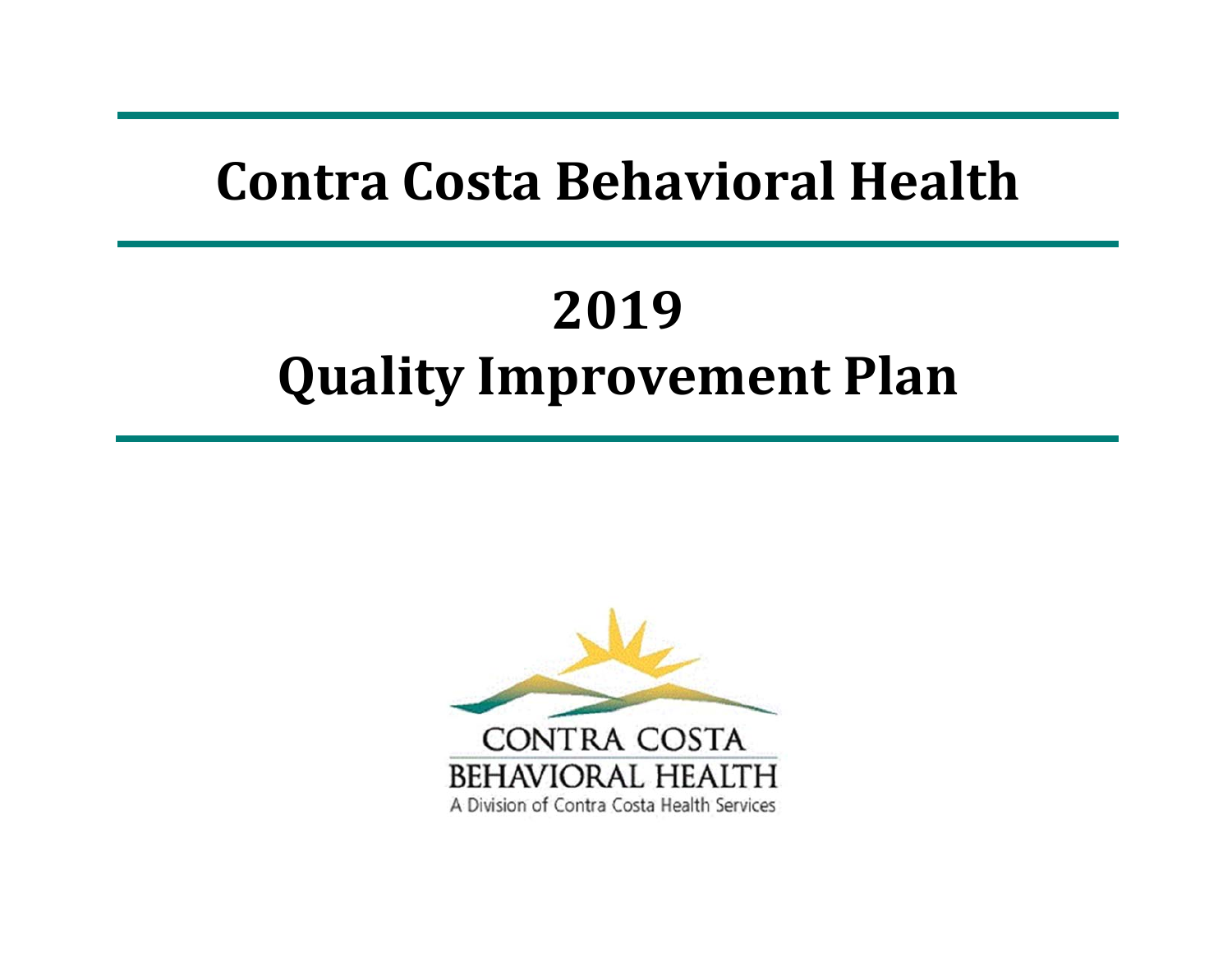Contra Costa Behavioral Health Services' Quality Improvement and Quality Assurance (QI/QA) Unit monitors service delivery with the aim of improving the processes of providing care and better meeting the needs of beneficiaries. The Quality Management Coordinator oversees the Unit and chairs the Quality Improvement Committee (QIC). The Quality Improvement Committee comprised of Behavioral Health Management, QIQA staff, providers and beneficiaries, meets on a monthly basis and is informed by the Quality Improvement Plan. OIC activities include collecting and analyzing data to measure against the goals or prioritized areas of improvement that have been identified; identifying opportunities for improvement and deciding which opportunities to pursue; identifying relevant committees to ensure appropriate exchange of information with the QIC; obtaining input from providers, beneficiaries, and family members in identifying barriers to delivery of clinical care and administrative services; designing and implementing interventions for improving performance; measuring effectiveness of the interventions; incorporating successful interventions into the operations of behavioral health services; and reviewing beneficiary grievances, appeals, expedited appeals, fair hearings, expedited fair hearings, provider appeals, and clinical records review. The OIC also reviews timeliness of services, client satisfaction, penetration and retention rates, service accessibility, and other service trends. In addition, the QIC works in collaboration with the Ethnic Services and Behavioral Health Training manager to monitor and improve the quality of offered trainings and education for its workforce, inclusive of promoting greater cultural diversity, humility, and competency. As a result of the monitoring activities described above, the OIC recommends policy decisions, reviews and evaluates the results of quality improvement activities including performance improvement projects, institutes needed quality improvement actions, ensures follow-up of QI processes, and documents QIC meeting minutes regarding decisions and actions taken. 

Guided by the above, the BHSD developed its 2019 Quality Improvement Plan. The contents of the Quality Improvement Plan were also informed by County efforts to better meet client needs and incorporate BHSD's Strategic Plan and annual feedback from our External Quality review team. This Quality Improvement Plan provides a vehicle for BHSD management to: 1) meet quality improvement requirements specified in the Mental Health Plan contract with the State Department of Health Care Services (DHCS) for the expenditure of Medi-Cal (Medicaid) dollars; 2) meet quality improvement requirements specified under the Drug Medi-Cal Organized Delivery System (DMC-ODS) waiver; and 3) address and resolve quality issues raised in the monitoring of the CCMH and DMC-ODS Plans.<sup>1</sup> The QI Plan is evaluated annually to assess progress towards identified goals and actions. Activities are marked in brackets as being new, ongoing (continuing from the previous year), and/or completed in comparison to previous year's. The frequency which activities are conducted (e.g., annually, quarterly, etc.) is also included in brackets. The quality improvement activities are divided into the following sections:

- c Service Capacity [page 2]
- c Access to Care [pages 3-5]
- c Beneficiary Satisfaction [page 6]
- c Cultural and Linguistic Competence [page 7]
- c Service Delivery and Clinical Issues [pages 8-9]
- c Quality Improvement Monitoring [pages 10-11]

<sup>&</sup>lt;sup>1</sup> Activities related to both Mental Health and Substance Use Disorder services are shaded gray.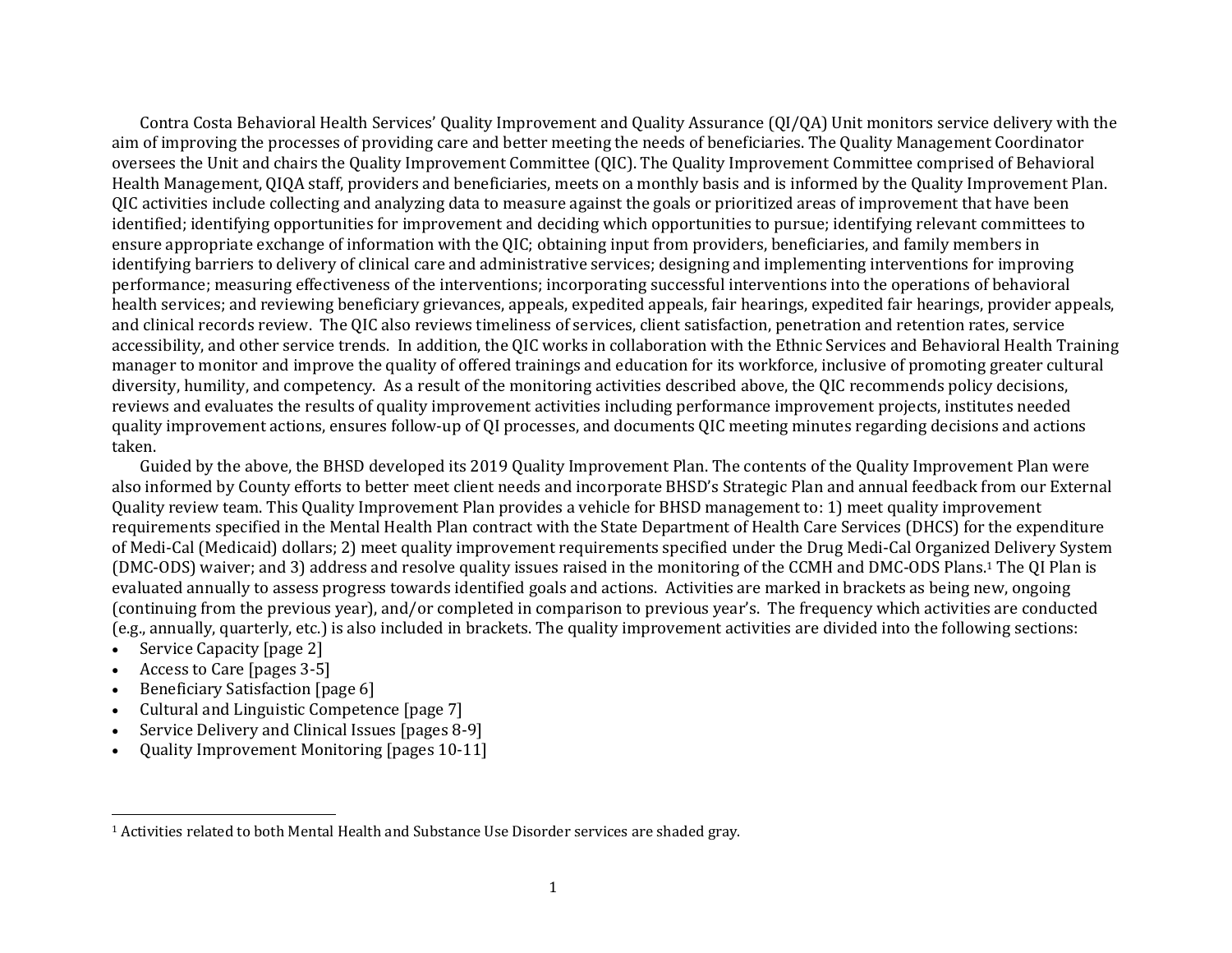#### **Service Capacity**

Behavioral Health DHCS Contractual Element: Assess the capacity of service delivery for beneficiaries, including monitoring the number, type, *and geographic distribution of services within the delivery system.*

|                                                                                                                                     | Goal 1: Monitor service delivery capacity |  |                                                                                                            |  |  |
|-------------------------------------------------------------------------------------------------------------------------------------|-------------------------------------------|--|------------------------------------------------------------------------------------------------------------|--|--|
| <b>Objectives</b>                                                                                                                   |                                           |  | <b>Actions/Frequency</b>                                                                                   |  |  |
| 100% of enrollees determined to have<br>geographic access to Behavioral Health<br>services based on time and distance<br>standards. |                                           |  | Use geo-mapping software to plot client and service locations. [ongoing] [MHP-<br>Quarterly; SUD-Annually] |  |  |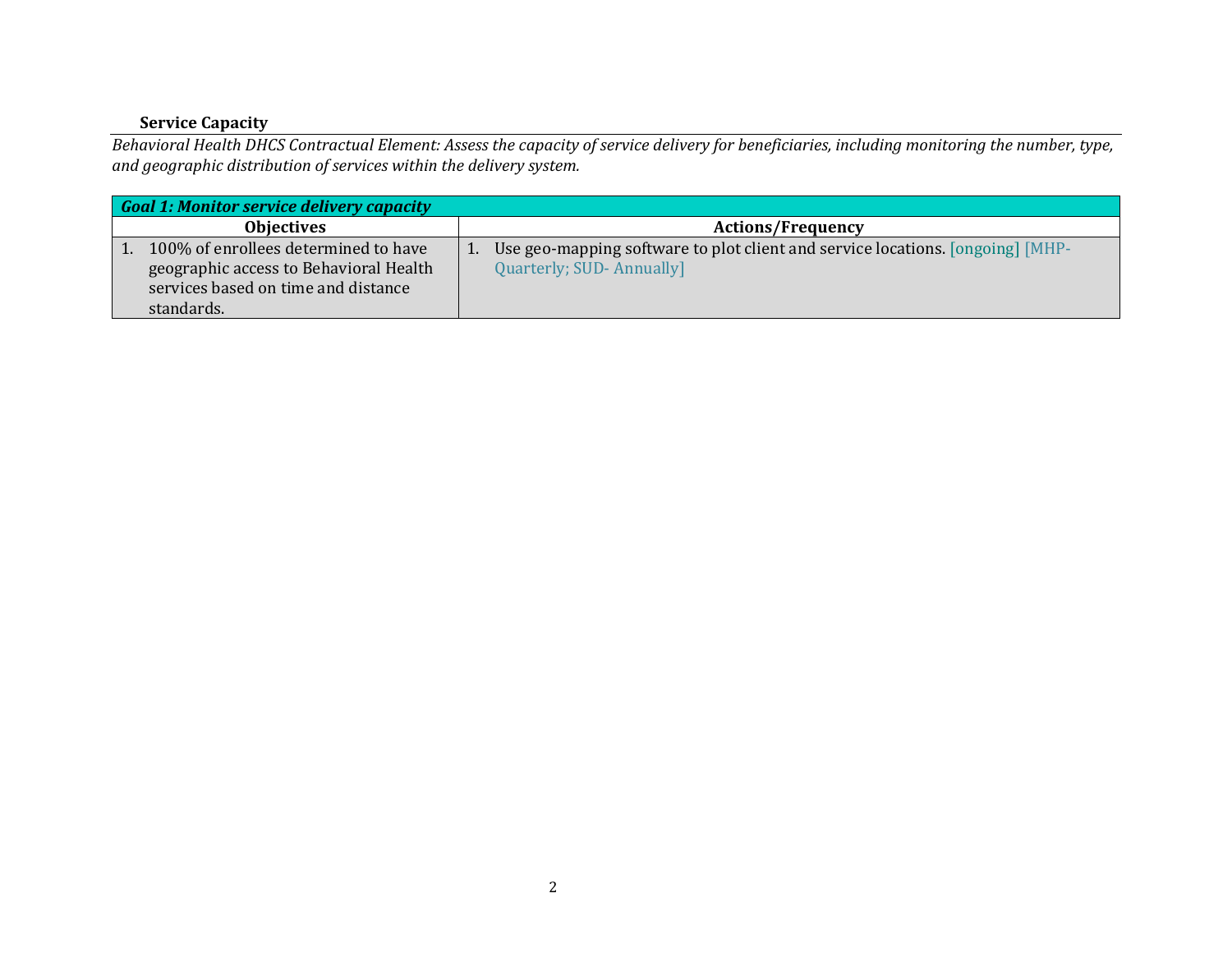#### **Access to Care**

Behavioral Health DHCS Contractual Elements: Assess the accessibility of services within service delivery area, including:

- $\bullet$ *Timeliness of routine appointments;*
- $\bullet$ *Timeliness of services for urgen<sup>t</sup> conditions;*
- $\bullet$ *Access to after‐hours care; and*
- *Responsiveness of the 24 hour, toll free telephone number.*

| Goal 2: Beneficiaries will have timely access to the services they need                                                                                                                       |                                                                                                                                                                                                          |  |  |  |
|-----------------------------------------------------------------------------------------------------------------------------------------------------------------------------------------------|----------------------------------------------------------------------------------------------------------------------------------------------------------------------------------------------------------|--|--|--|
| <b>Objectives</b>                                                                                                                                                                             | <b>Actions</b>                                                                                                                                                                                           |  |  |  |
| NACT Timeliness data will demonstrate<br>1.<br>timely access to first assessment.                                                                                                             | Begin reporting to State the percentage of new client appointment requests for which<br>1.<br>a first claimed service is delivered within 10 business days of service request date.<br>[new] [Quarterly] |  |  |  |
| At least 90% of clients, on average,<br>2.<br>requesting non-urgent mental health<br>services offered an initial assessment<br>appointment within 10 business days.<br>(MHP Non-Clinical PIP) | Report the percentage of new client appointment requests for which a routine<br>1.<br>clinician appointment is offered within 10 business days. [ongoing] [Quarterly]                                    |  |  |  |
| 75% of clients who spoke with a County<br>3.<br>staff member via a reminder call, will<br>attend their scheduled intake<br>appointment at East region county-<br>operated clinics.            | Report the percentage of new clients who were successfully contacted who attend<br>1.<br>their intake appointment. [ongoing] [Quarterly]                                                                 |  |  |  |
| At least 80% of individuals, on average,<br>4.<br>requesting initial non-urgent care mental<br>health services scheduled psychiatry<br>appointment within 15 business days.                   | Report the percentage of new client appointment requests for which a non-urgent<br>1.<br>psychiatry appointment is offered within 15 business days. [ongoing] [Quarterly]                                |  |  |  |
| 5. 100% of urgent care mental health<br>service requests are offered an<br>appointment within 2 business days.                                                                                | Report the percentage of urgent outpatient mental health appointments with<br>1.<br>clinicians that are offered within 2 business days of request. [ongoing] [Quarterly]                                 |  |  |  |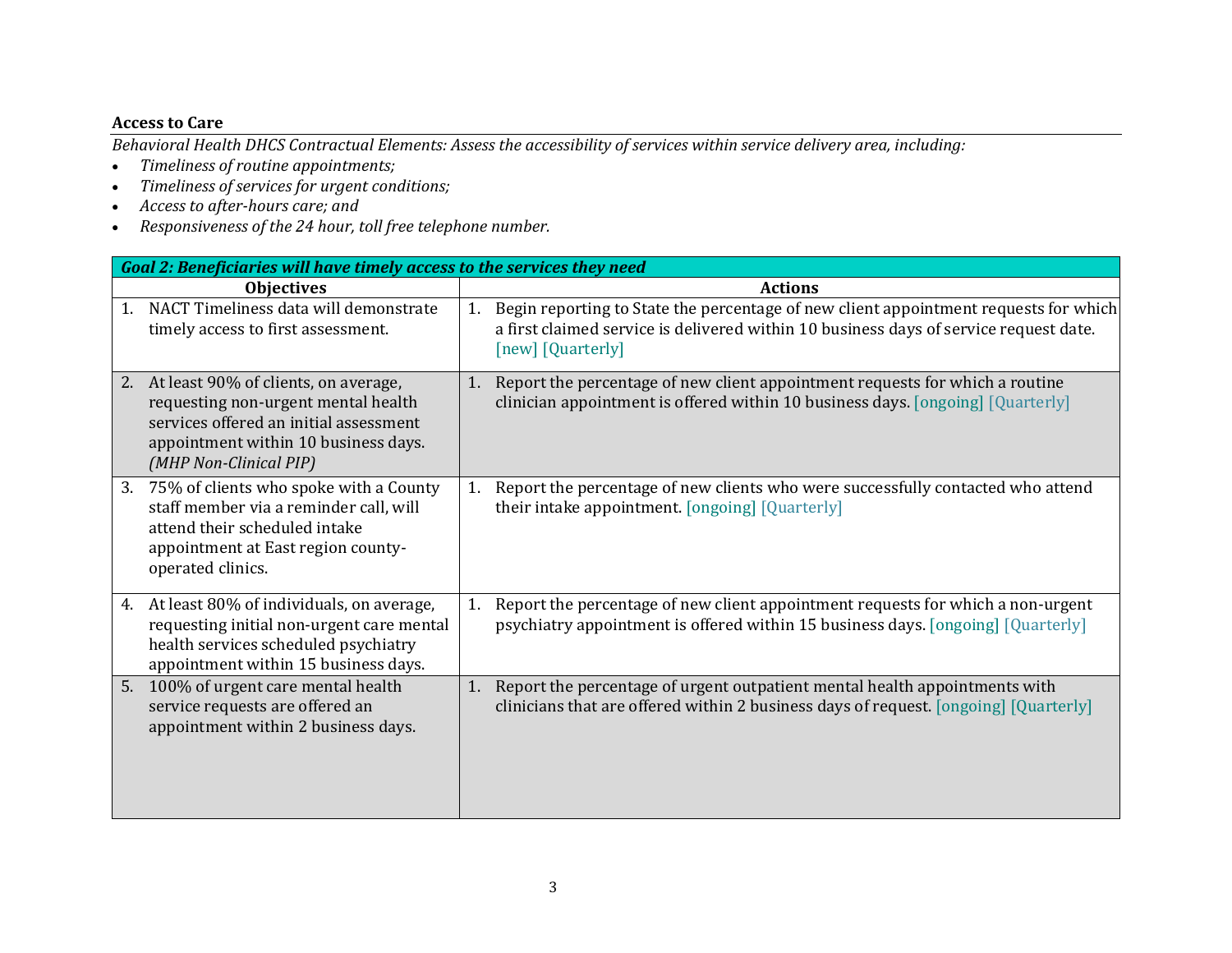|                   | <b>Goal 2: Beneficiaries will have timely access to the services they need</b>               |                |                                                                                                                                                           |  |
|-------------------|----------------------------------------------------------------------------------------------|----------------|-----------------------------------------------------------------------------------------------------------------------------------------------------------|--|
| <b>Objectives</b> |                                                                                              | <b>Actions</b> |                                                                                                                                                           |  |
| 6.                | 80% of hospital discharges are followed<br>by an outpatient visit within 7 calendar<br>days. |                | Report the percentage of all hospital discharges for which the client receives an<br>outpatient appointment within 7 calendar days. [ongoing] [Quarterly] |  |
|                   |                                                                                              |                | Identify clients waiting beyond the standard to identify barriers to timely outpatient<br>visits. [new] [Biweekly]                                        |  |

|    | <b>Goal 3: Reduce appointment no-show rates</b>                                                           |    |                                                                                                                                                  |  |
|----|-----------------------------------------------------------------------------------------------------------|----|--------------------------------------------------------------------------------------------------------------------------------------------------|--|
|    | <b>Objectives</b>                                                                                         |    | <b>Actions</b>                                                                                                                                   |  |
| 1. | Gain thorough understanding of the<br>determinants of no shows.                                           | 1. | Conduct a formal barriers analysis for appointment adherence (SIS survey<br>analysis, data modeling, PIP data). [new]                            |  |
|    | Improve appointment data collection on<br>mental health appointments.                                     | 1. | Revise existing appointment adherence reporting for greater data integrity.<br> new                                                              |  |
|    |                                                                                                           | 2. | Establish a no show policy for mental health appointments. [new]                                                                                 |  |
|    |                                                                                                           | 3. | Standardize workflows for entering appointment adherence data into ccLink.<br> new                                                               |  |
| 3. | 75% of scheduled initial assessments<br>completed at the East Adult clinic and East<br>Children's clinic. | 1. | Report the percentage of first scheduled appointments with the disposition of<br>completed for East Adult and East Children's. [new] [Quarterly] |  |
| 4. | 75% of co-visit psychiatry appointments<br>are completed.                                                 | 1. | Report quarterly the percentage of co-visit appointments with the disposition of<br>completed. [new] [Quarterly]                                 |  |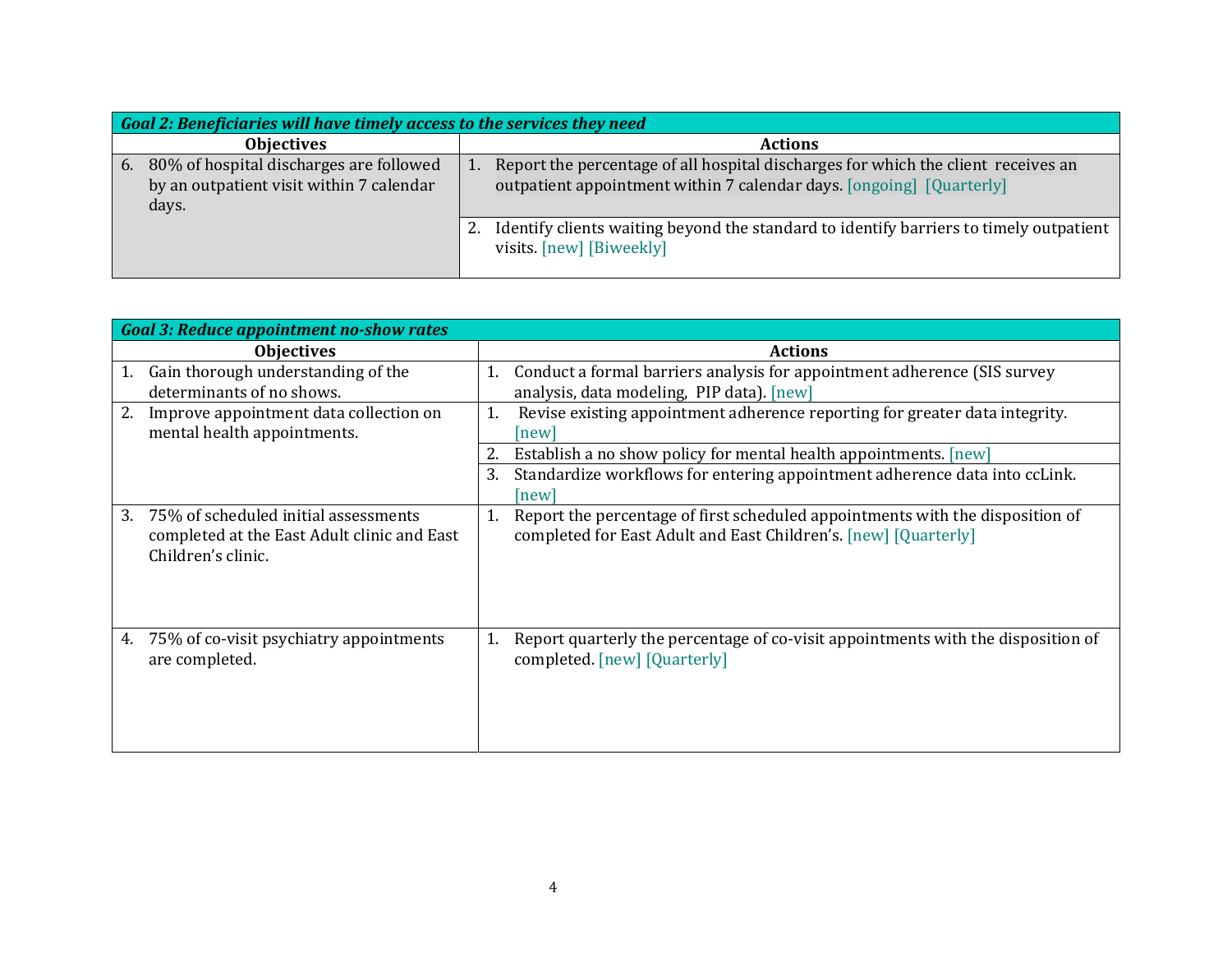| Goal 4: Improve the Behavioral Health Access Line triaging and referral processes into the behavioral health system of care |                                                                                                                                                                                                                        |  |  |
|-----------------------------------------------------------------------------------------------------------------------------|------------------------------------------------------------------------------------------------------------------------------------------------------------------------------------------------------------------------|--|--|
| <b>Objectives</b>                                                                                                           | <b>Actions</b>                                                                                                                                                                                                         |  |  |
| The MHP will provide beneficiaries with<br>accurate information on how to access<br>services.                               | On quarterly basis, conduct 10 test calls, 6 (including 2 in Spanish) during business<br>hours and 4 (including 2 in Spanish) after hours. [ongoing] [Quarterly]                                                       |  |  |
|                                                                                                                             | 2. Provide callers with information at initial contact on how to access Specialty<br>Mental Health Services (SMHS), including SMHS required to access whether<br>medical necessity criteria are met. [new] [Quarterly] |  |  |
|                                                                                                                             | The MHP will conduct 2 calls to test the Access Line on beneficiary problem<br>3.<br>resolution and fair hearing process, 1 call during business hours and 1 call during<br>after-hours. [new] [Quarterly]             |  |  |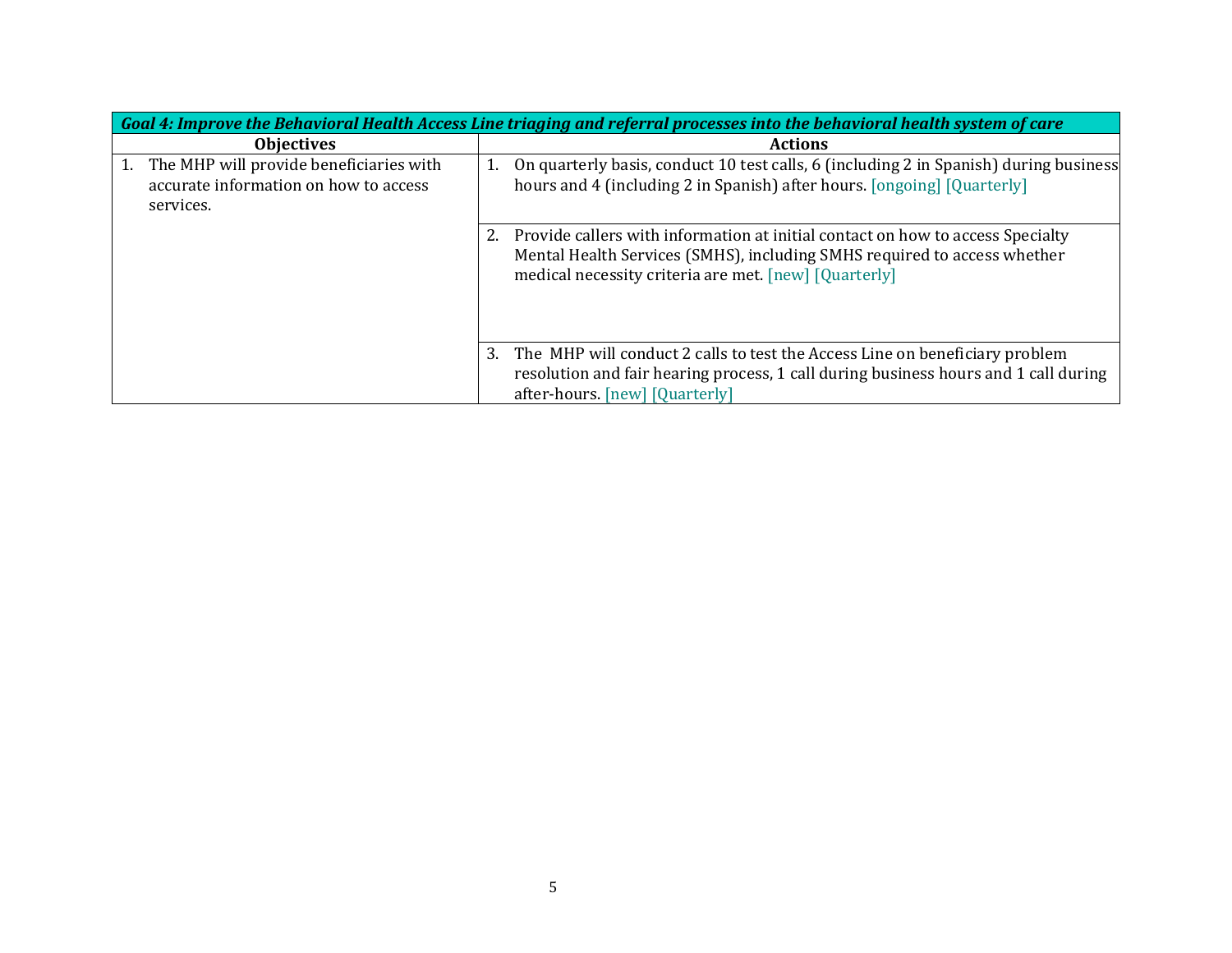#### **Beneficiary Satisfaction**

*Behavioral Health DHCS Contractual Elements: Assess beneficiary or family satisfaction at least annually by:*

- $\bullet$ *Surveying beneficiary/family satisfaction with services;*
- $\bullet$ *Evaluating beneficiary grievances, appeals, and fair hearings;*
- $\bullet$ *Evaluating requests to change persons providing services; and*
- $\bullet$ *Informing providers of the results of beneficiary/family satisfaction activities.*

| <b>Goal 5: Monitor client/family satisfaction</b>                                                    |                                                                                                                                                 |  |  |
|------------------------------------------------------------------------------------------------------|-------------------------------------------------------------------------------------------------------------------------------------------------|--|--|
| <b>Objectives</b>                                                                                    | <b>Actions</b>                                                                                                                                  |  |  |
| 1. Monitor client satisfaction on Mental<br>Health Statistics Improvement Program<br>(MHSIP) survey. | Client scores improve on the MHSIP Domains of Outcomes and Functioning. [new]<br>[Biannually]                                                   |  |  |
| Obtain interview and survey data from<br>1.<br>clients in MHSA funded programs.                      | Conduct in-depth program and fiscal review of MHSA funded programs, including<br>1.<br>client interviews and surveys. [ongoing] [Every 3 years] |  |  |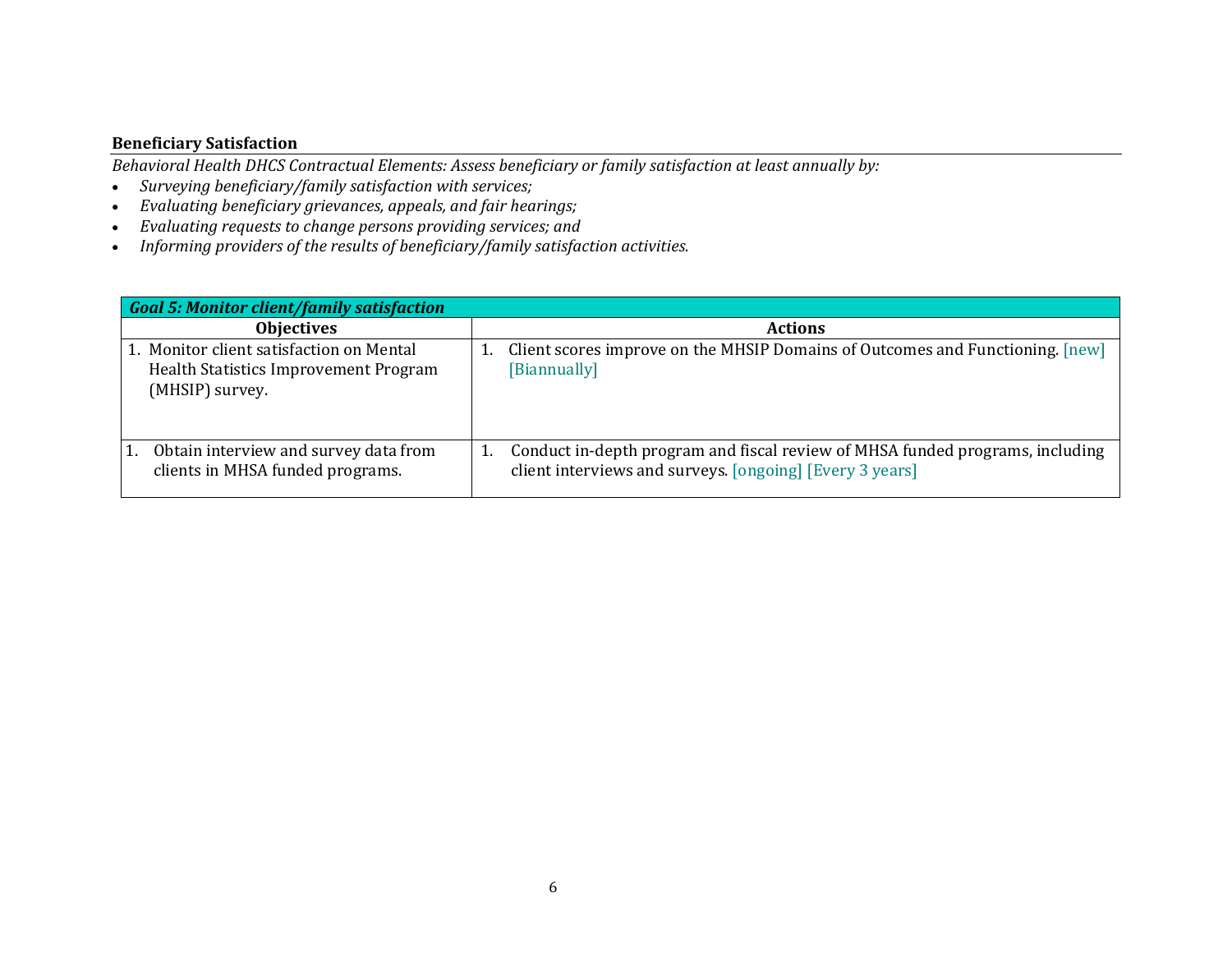#### **Cultural and Linguistic Competence**

*Behavioral Health DHCS Contractual Elements: Comply with the requirements for cultural and linguistic competence.*

| Goal 6: Provide all clients with culturally- and linguistically-appropriate client-centered care |                                                                                                                                                 |  |
|--------------------------------------------------------------------------------------------------|-------------------------------------------------------------------------------------------------------------------------------------------------|--|
| <b>Objectives</b>                                                                                | <b>Actions</b>                                                                                                                                  |  |
| All services are delivered in a culturally<br>1.<br>competent manner.                            | Update the cultural competence plan, incorporating DHCS cultural competency plan<br>1.<br>requirements. [ongoing] [Annually]                    |  |
|                                                                                                  | Expand community representation and engagement of Reducing Health Disparities<br>workgroup to CBOs, line staff, and clients and families. [new] |  |
| Clients are provided interpretation<br>2.<br>through HCIN as needed.                             | Monitor accessibility of Access Line and services to non-English speakers. [ongoing]<br>1.<br>[Quarterly]                                       |  |
|                                                                                                  | Monitor number of HCIN encounters for face to face interpretation. [ongoing]                                                                    |  |
| Staff complete a cultural competency<br>3.<br>training annually.                                 | Track percentage of staff who complete cultural competency training. [ongoing]<br>1.<br>[Annually]                                              |  |
|                                                                                                  | Track percentage of staff who complete cultural competency training within<br>recommended timeframe of 1 year. [new] [Annually]                 |  |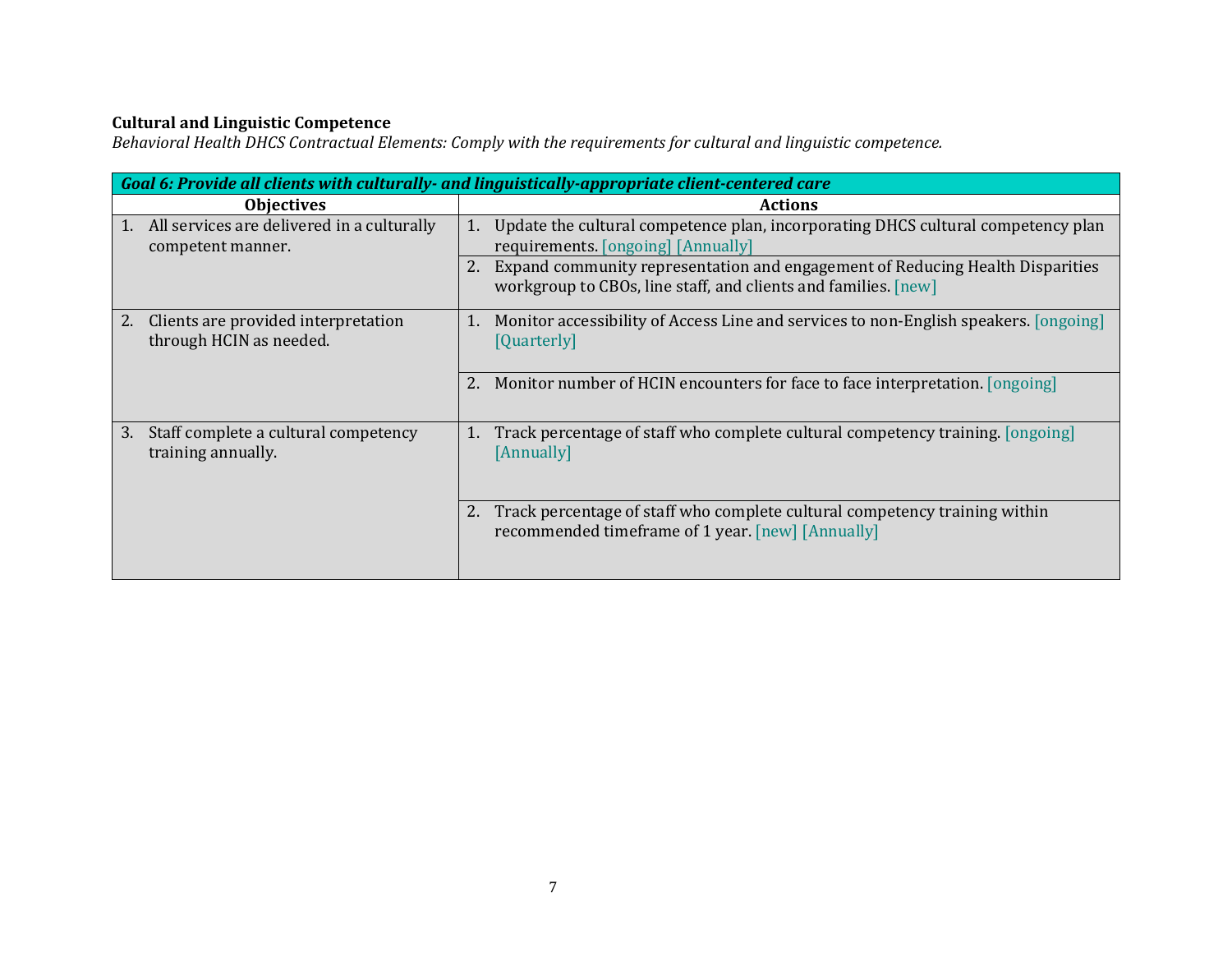#### **Service Delivery and Clinical Issues**

*Behavioral Health DHCS Contractual Elements:*

*a. Address meaningful clinical issues affecting beneficiaries system‐wide.*

*b. Monitor appropriate and timely intervention of occurrences that raise quality of care concerns.*

| <b>Goal 7: Increase use of evidence based practices</b>                  |                                                                                                                            |  |
|--------------------------------------------------------------------------|----------------------------------------------------------------------------------------------------------------------------|--|
| <b>Objectives</b>                                                        | <b>Actions</b>                                                                                                             |  |
| Clients enrolled in EBPs demonstrate<br>improvement on outcome measures. | Children's PTSD-RI scores will decrease from pre to post-TF-CBT intervention. [new]                                        |  |
|                                                                          | Children's Difficulties in Emotion Regulation Scale scores will decrease from pre to<br>post-test DBT intervention. [new]  |  |
|                                                                          | Suicide Ideation Questionnaire scores completed by parents will decrease from pre<br>3.<br>to post DBT intervention. [new] |  |
|                                                                          | Adults' PHQ-9 and GAD-7 scores will decrease from pre to post CBT for Depression<br>4.<br>intervention. [new]              |  |

|                   | <b>Goal 8: Increase use of outcome measures</b>                  |                                                                                                                                               |  |  |  |
|-------------------|------------------------------------------------------------------|-----------------------------------------------------------------------------------------------------------------------------------------------|--|--|--|
| <b>Objectives</b> |                                                                  | <b>Actions</b>                                                                                                                                |  |  |  |
|                   | Plan implementation of Adult Needs and                           | Form implementation team. [new]                                                                                                               |  |  |  |
|                   | Strengths (ANSA) at adult mental health<br>clinics for May 2020. | Establish timeline to achieve May 2020 implementation. [new]<br>2.                                                                            |  |  |  |
|                   | Improve CANS data collection                                     | Increase reassessments. [new] [Monthly]                                                                                                       |  |  |  |
|                   |                                                                  | Improve data integrity. [new]                                                                                                                 |  |  |  |
|                   |                                                                  | Increase Discharges. [new]<br>3.                                                                                                              |  |  |  |
| 3.                | Expand PHQ-9 and GAD-7 pilot to all                              | Begin Collecting PHQ-9 and GAD-7 from clients at all adult clinics.                                                                           |  |  |  |
|                   | adult mental health clinics.                                     | Demonstrate overall significant reduction in PHQ-9 and GAD-7 scores from first<br>administration to future administrations. [new] [Quarterly] |  |  |  |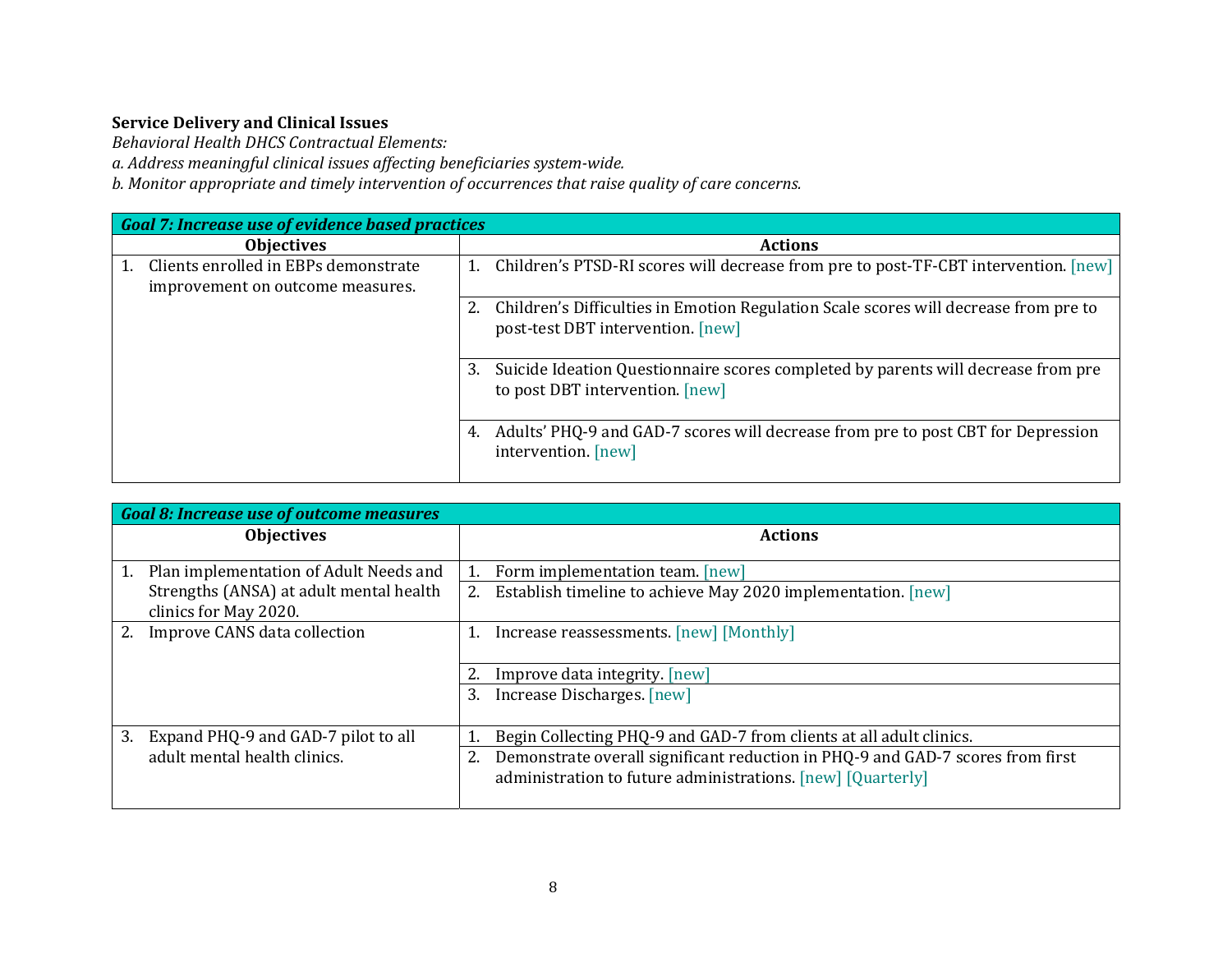|                   | Goal 9: Effectively collect data and communicate data findings to staff and the community |                                                                                    |  |  |
|-------------------|-------------------------------------------------------------------------------------------|------------------------------------------------------------------------------------|--|--|
| <b>Objectives</b> |                                                                                           | <b>Actions</b>                                                                     |  |  |
|                   | Ensure contract providers have access to<br>mental health history and medical data.       | Begin developing Community Based portal to ccLink. [ongoing]                       |  |  |
|                   | Identify actions to impact the percentage                                                 | Fully investigate and explore the population of high-cost beneficiaries. [ongoing] |  |  |
|                   | of high-cost beneficiaries.                                                               | Identify trends in high-cost beneficiaries. [ongoing]                              |  |  |

| Goal 10: Maintain effective and consistent practices to safeguard Protected Health Information (PHI) |                                                                                                                      |  |  |  |
|------------------------------------------------------------------------------------------------------|----------------------------------------------------------------------------------------------------------------------|--|--|--|
| <b>Objectives</b>                                                                                    | <b>Actions</b>                                                                                                       |  |  |  |
| Track all HIPAA incidents.                                                                           | Create a log to track all HIPAA incidents. [new]                                                                     |  |  |  |
| Decrease the rate of HIPAA incidents.<br>2.                                                          | Establish baseline data for HIPAA incidents. [new]                                                                   |  |  |  |
|                                                                                                      | 2. Track percentage of staff who complete HIPAA training. [ongoing] [Annually]                                       |  |  |  |
|                                                                                                      | 3. Track percentage of staff who complete HIPPA training within recommended<br>timeframe of 1 year. [new] [Annually] |  |  |  |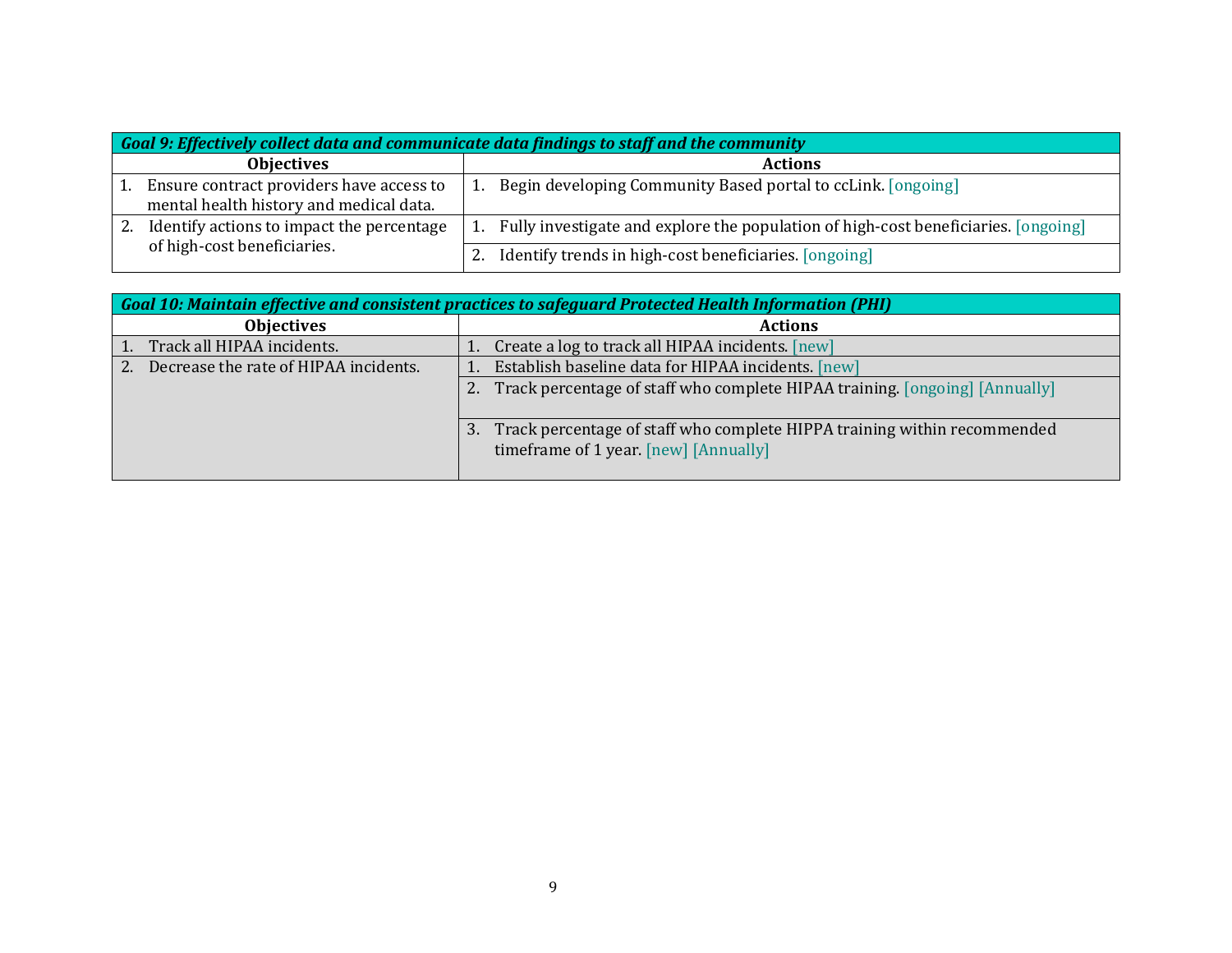### **Quality Improvement Monitoring Tasks**

| 1: Monitor service delivery capacity.                                                                                               |                                                                                                    |  |  |
|-------------------------------------------------------------------------------------------------------------------------------------|----------------------------------------------------------------------------------------------------|--|--|
| <b>Objectives</b>                                                                                                                   | <b>Actions</b>                                                                                     |  |  |
| Increase penetration rates for<br>underserved populations: Latinos, Asian/<br>Pacific Islanders, Birth to Six, and Older<br>Adults. | Compare penetration rates for underserved populations to penetration rates from<br>previous years. |  |  |

| $\vert$ 2: Evaluate client grievances, unusual occurrence notifications, and change of provider and appeal requests. |                                                                                                                                                                                                                                            |  |  |
|----------------------------------------------------------------------------------------------------------------------|--------------------------------------------------------------------------------------------------------------------------------------------------------------------------------------------------------------------------------------------|--|--|
| <b>Objectives</b>                                                                                                    | <b>Actions</b>                                                                                                                                                                                                                             |  |  |
| Review and respond to 100% of<br>grievances, and change of provider and<br>appeal requests within the policy         | Collect and analyze behavioral health service grievances, unusual occurrence<br>notifications, change of provider, appeals, and fair hearing requests to examine<br>patterns that may inform the need for changes in policy or programing. |  |  |
| guidelines and state regulations to<br>identify system improvement issues.                                           | 2. Respond to 100% of grievances.<br>Present finding to the QIC on a quarterly basis to identify strategies to improve<br>3.<br>reporting and address issues.                                                                              |  |  |
| 2. Review 100% of unusual occurrences to<br>identify trends.                                                         | Collect and analyze trends in unusual occurrences.<br>2. Report on unusual occurrences quarterly to the QIC.                                                                                                                               |  |  |

| $\mid$ 3: Monitor Behavioral Health Access Line Triaging and Referral process into the mental health system of care. |                                                                                      |  |
|----------------------------------------------------------------------------------------------------------------------|--------------------------------------------------------------------------------------|--|
| <b>Objectives</b>                                                                                                    | <b>Actions</b>                                                                       |  |
| 1. 75% of business hours Access Line calls                                                                           | Compare the number of business hour calls that are answered within three minutes     |  |
| are answered by a live staff within 3                                                                                | to the total number of business hour calls.                                          |  |
| minutes.                                                                                                             | Report the longest wait times in English and Spanish.                                |  |
| 2. 75% of after-hours Access Line calls are                                                                          | 1. Compare the number of after-hour calls that are answered within one minute to the |  |
| answered by a live representative                                                                                    | total number of after-hour calls.                                                    |  |
| within 1 minute.                                                                                                     | Report the longest wait times in English and Spanish.                                |  |
| 3. Decrease call abandonment rates.                                                                                  | Track rates of call abandonment.                                                     |  |